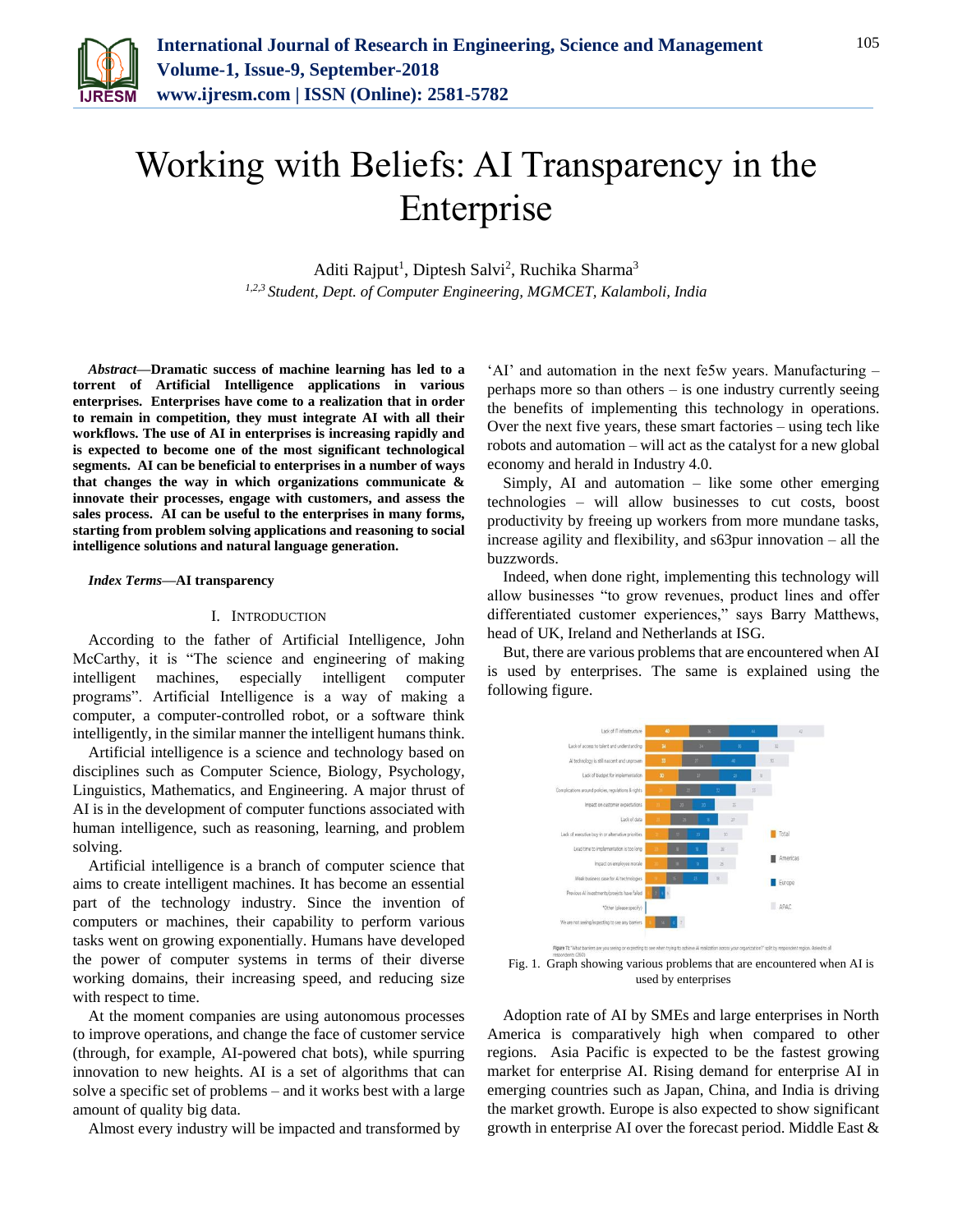

Africa region and South America are also expected to contribute toward growth of the market with lucrative opportunities in the long run.

There are various active players in the development of AI which includes AWS, Google Corporation, IBM Corporation, Intel Corporation, Microsoft Corporation, Oracle Corporation, SAP, Sentient Technologies, and Wipro Ltd.

The study is a source of reliable data on:

- Market segments and sub-segments
- Market trends and dynamics
- Supply and demand
- Market size
- Current trends/opportunities/challenges
- Competitive landscape
- Technological breakthroughs
- Value chain and stakeholder analysis

## II. TRANSPARENT AI

We would say, the pragmatic selection of AI frameworks in endeavors that are making the move to Augmented Knowledge relies upon enabling not simply AI engineers be that as it may, vitally System Integration (SI) designers and business . Current AI frameworks, which include basically an AI design as the "human-on top of it", forget these essential voting public. In light of our encounters, we set the take after 4 mainstays of Transparent AI:

#### *A. Available AI*

SI specialists and business partners ought to have the capacity to make inquiries of AI without experiencing the AI specialist's interface. Advancement around there is most heartily being driven by the business, in light of the fact that there is business interest for this.

# *B. Reasonable AI*

The answer that the AI returns with ought to be went with a few clarification, as the gathering of people for this answer is presently no longer simply the AI build. Advancement is this zone is most vigorously being driven by DARPA's XAI venture.

# *C. Intuitive AI*

The non-AI design does not have a dataset to assess the AI's answer against. What they do have is convictions. It ought to be workable for the non-AI specialist to associate smoothly with the AI framework to alter the AI, maybe by altering its dataset in light of its answers. This procedure would proceed until either the AI is refreshed or the convictions are refreshed or both.

## *D. Tunable AI*

Intelligent AI frameworks empower a inspired client to refresh an AI through simple communications. Making that a stride further, Tunable AI alludes to sets of innovations that can, given an AI framework, naturally recognize usable "tuners" for

an AI that can be used by end-clients.

## III. REFLECTIONS FOR AI TRANSPARENCY

Human encounters have a tendency to be exceedingly dimensional; there are numerous angles to the human experience. There is too inconstancy to those encounters. Similarly, human convictions, which are a result of human encounters, might be portrayed as being lower in dimensionality and also in inconstancy. When we present computerized performing artists, advanced information, furthermore, computerized basic leadership (AI), we wind up at various focuses on the Dimensionality-Variability diagram of Fig. 2.



Since computerized information may not catch everything that is experienced, we may see computerized datasets as having lower dimensionality than the information hidden human encounters. The forecasts made by AI from computerized datasets, may at that point be further lower in dimensionality, like the dimensionality contrast amongst encounters and convictions.

Two issues show up when an individual is given AI choices. In the event that they don't trust them since they don't line up with their convictions, they point to the absence of familiarity with the dataset as for their encounters. We should call this the Awareness Gap. The mindfulness hole is frequently utilized as a first line of safeguard to dismiss AI that offers no real way to alter it, autonomous of its logic highlights. Likewise, if an AI's choice isn't lined up with the client's convictions, it is critical that the AI have the capacity to comprehend this hole and convince the client by applying strategies from subjective science. One issue we find in the reasonableness writing is excessively of a certain supposition that sanity is a triumphant convincing contention though in reality this is a long way from the case.

Shutting the Persuasion Gap requires, in our experience, the capacity of the AI to draw in instruments that people routinely use to refresh their conviction frameworks, and plan of action to levelheadedness is just a single such system.